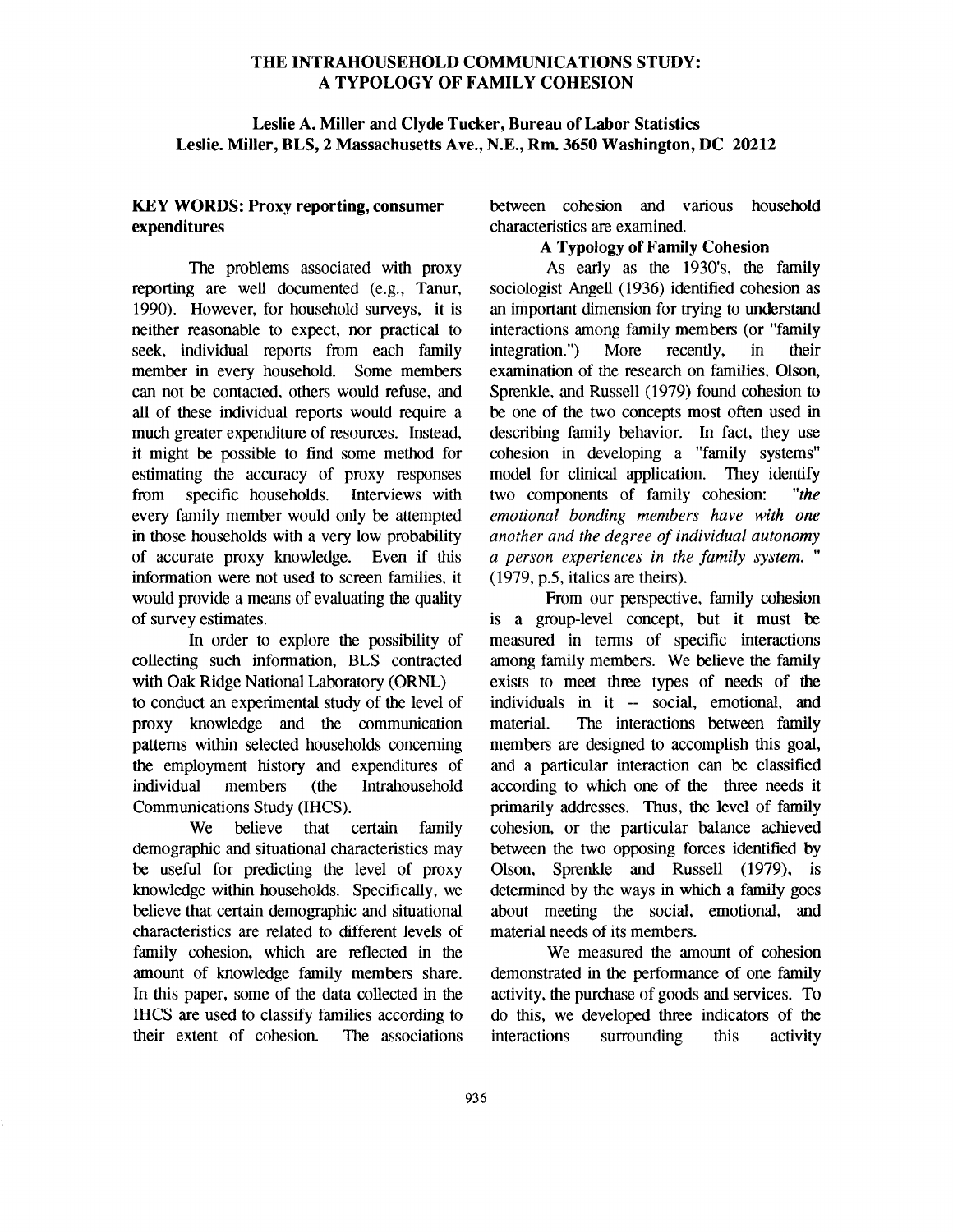corresponding to the three classes of needs. Interactions conceming the joint participation of family members in making the expenditures were taken to reflect level of attachment, or the strength of emotional bonds. Interactions indicating the nature of the communications between family members about expenditures were considered to be ones satisfying social needs. Interactions having to do with the division of financial responsibility for economic transactions, or the degree of economic independence of various family members, were classified as material interactions.

Details about the creation of these indicators and the way they were combined to measure cohesion are given in a later section; but, eventually, families were assigned to one of four levels of cohesion resembling a collapsed set of the categories developed by Olson, Sprenkle, and Russell (1979). The four levels of cohesion, in ascending order, are (1) disengaged, (2) separated, (3) connected, and (4) enmeshed. In the disengaged family, the members are independent, and the emotional bonds are weak. Limited communication takes place among the members. Members of separated families exhibit considerable economic independence, but emotional bonds are stronger than in disengaged families. There is also a moderate amount of communication among family members. Connected family members display less economic independence, and the emotional attachments are relatively strong. All family members communicate well with one another. There is little economic independence in enmeshed families, and the emotional bonds are quite strong. Communication is high in a least one direction, but the lines of communication may not travel both ways.

Unlike Olson, Sprenkle, and Russell (1979), we are not interested in family pathologies. In fact, it is quite likely that each state of cohesion is more functional than the others for at least some tasks. Our interest is in the association between family cohesion (or its components) and the level of proxy knowledge about expenditures. We believe that some

states of cohesion are likely to be more conducive to the creation of proxy knowledge than are others. We are also interested in which family characteristics are associated with the different states of cohesion and, therefore, might affect proxy knowledge.

# Family Characteristics

A total of sixty-nine households and 166 people participated in this study. Households including at least two members 16 years of age or older were recruited from the Knoxville, Tennessee metropolitan area. Sixty of the sixty-nine families were included in our analyses. Nine families were deleted because they did not fit our definition of a family or had too much missing data.

Five family-level independent measures were created to predict the level of cohesion within families, but they can also be used to describe the families. These characteristics include family age, family education, family size, family type, and family income (See Table 1). While family age and family education were created based on those family members who participated, the other measures reflect the entire family.

For age, if both a husband and a wife participated, family age was the average of the husband's and wife's ages. If only a wife or a husband participated, the family age was the age of the one participating, If no husbands or wives participated, the family age was the age of the oldest person participating. For education, if both a husband and a wife participated, then the family education was the father's education. If only a wife or a husband participated, the family education was the education of the one participating, If no husbands or wives participated, then the family education was the education of the oldest person participating.

### Design and Procedure

A computer assisted personal interview survey was developed consisting of eight modules of questions. Upon arriving at the testing site, all participants were asked to provide their name, address, and phone number. They were asked if they had any questions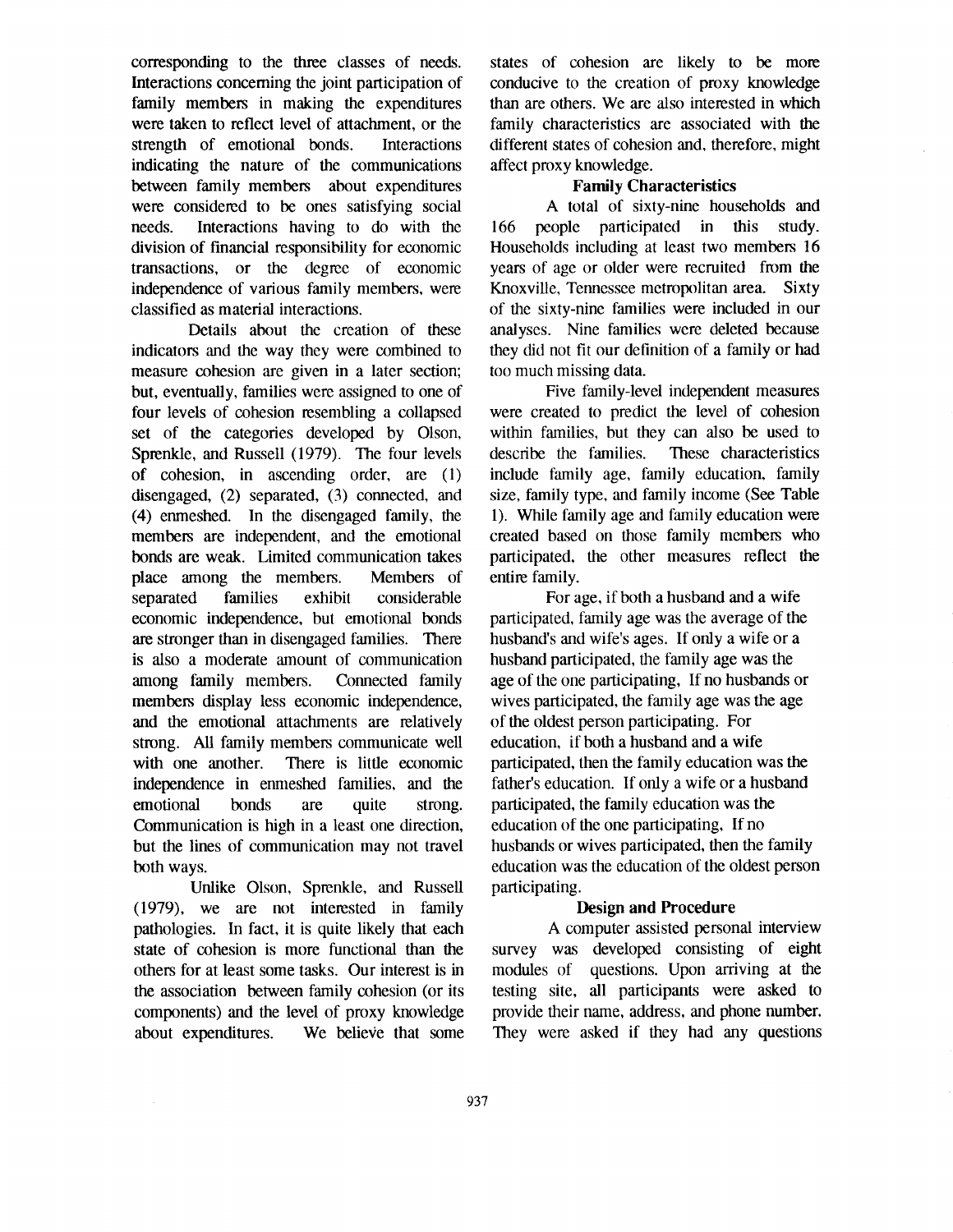about the survey they were about to complete. Instructions were then given to participants about how to use the computer.

An experimenter worked with each household to answer the first module of questions which included household level questions inquiring about 1) the number, names, and ages of all household members, 2) which members were participating, 3) who in the household owns or rents the dwelling, 4) what is the association between each of the participating members, 5) who is responsible for the financial/accounting records for the household, 6) who maintains records for income tax purposes for the household 7) who is responsible for writing checks to pay bills for the household, 8) who is responsible for balancing the check book each month for the household, 9) who in the household has credit

#### Table 1

Demographic Characteristics of Families

| No. of<br>Demographic Characteristic |                                |          | $\%$ |
|--------------------------------------|--------------------------------|----------|------|
|                                      |                                | Families |      |
|                                      |                                |          |      |
| Family                               | $30$                           | 22       | 37%  |
| Age                                  | $30-50$                        | 23       | 39%  |
|                                      | >50                            | 14       | 24%  |
| Family                               | HS, tech, or less              | 16       | 27%  |
| Educ.                                | Some college or 2 yr degree    | 22       | 37%  |
|                                      | College degree or more         | 22       | 37%  |
| Family                               | 2 person                       | 29       | 48%  |
| Size                                 | 3 or 4 persons                 | 25       | 42%  |
|                                      | 5 or more persons              | 6        | 10%  |
| Family                               | < \$15,000                     | 9        | 15%  |
| Income                               | \$15,000-\$29.999              | 13       | 22%  |
|                                      | \$30,000-\$44,999              | 21       | 35%  |
|                                      | $>$ \$45,000                   | 17       | 28%  |
| Family                               | Youngest $<$ 13                | 15       | 25%  |
| Type                                 | Youngest 13-17                 | 6        | 10%  |
|                                      | Youngest $> 17$ or no children | 39       | 65%  |

cards, 10) who buys groceries regularly for the household, 11) whether the household shops for regularly for clothing, 12) whether the household shops for clothing on special occasions, 13) the total household income in 1990, 14) how many members of the household worked for pay or had a job last week, and 15) how many of these were employed full time, that is, 35 hours or more.

After completing the household level questions, subjects began their individual sessions at separate terminals. Two to five members of a household were interviewed<br>simultaneously on individual computer simultaneously on individual computer terminals. Each household member gave individual demographic information (module 2) and reported employment and expenditure information for themselves and one or two other members of their household (modules 3,4,6, and 7). For each proxy report about mother household member, respondents answered communications questions conceming how they leamed about that person's employment (module 5) or expenditures (module 8). Here we are only concemed with the first module of family level questions, and module 8, conceming how respondents communicate expenditure information.

Participants were asked not to discuss the questions or talk during the survey. They were also told not to look at each other's screens. One of the researchers was always present in the room to answer any questions during the survey. Paper and pencils, calculators and calendars were available for all participants to use.

Upon completing the survey, participants were debriefed, compensated, and thanked for their participation.

#### **Measurement of Family Cohesion**

Although both dyadic (i.e., family member pairs) and family level summary measures were created, only family level measures are discussed in this paper. At the family level, three dependent summary measures were developed to classify our families with respect to cohesion. The creation of these measures is summarized below.

Each of the sixty households was classified as 1) enmeshed, 2) connected, 3) separated, or 4) disengaged based on the substance of their social, emotional, and physical interactions. Three summary measures captured the character of the family's social,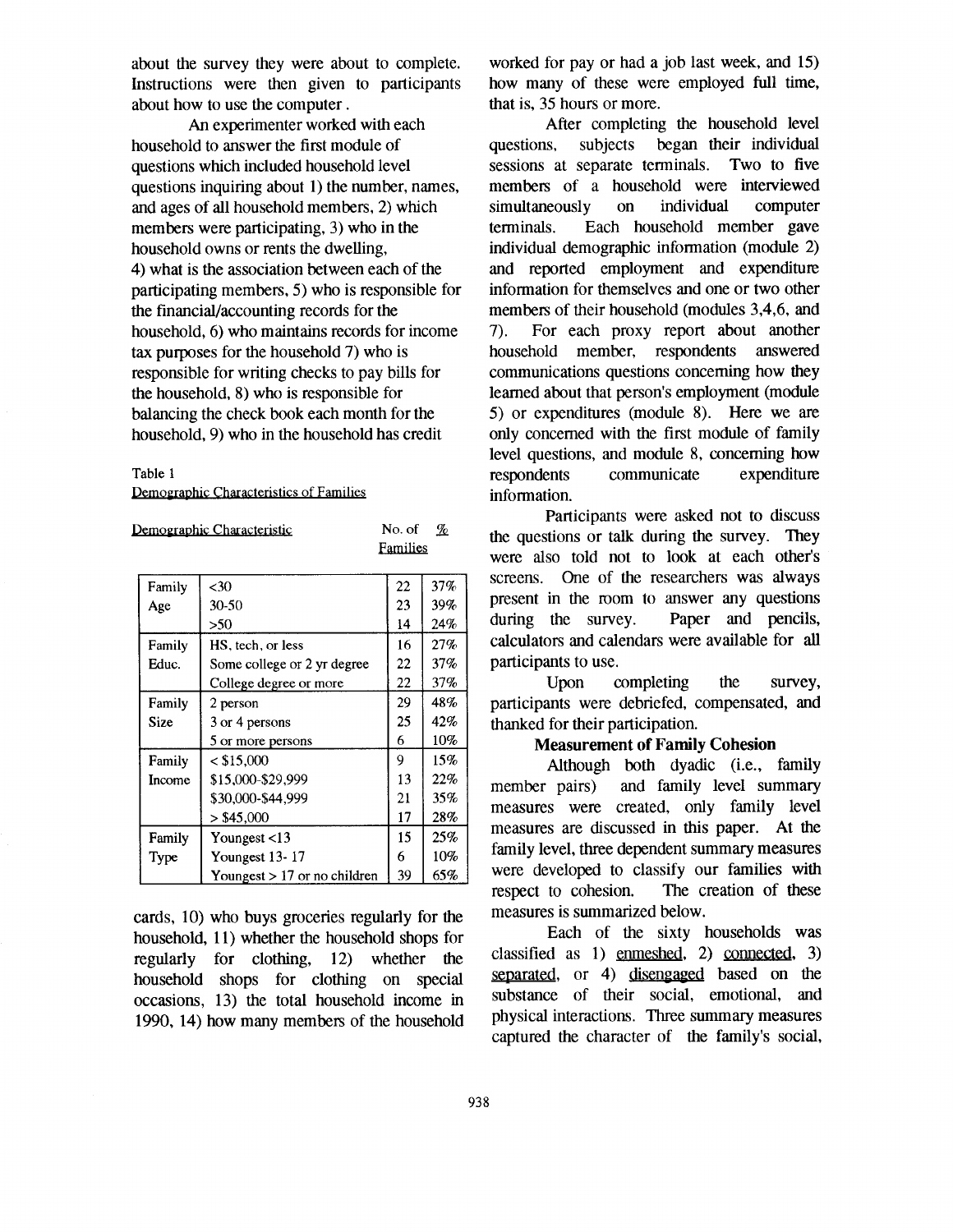emotional, and material interactions:1) the nature of the communication between family members, 2) the strength of the bonds between family members, and  $3$ ) the degree of independence of family members.

The nature of communication between family members was measured by the degree to which family members communicated by conversation, notes, and observation. The degree of independence of family members was measured in terms of how many family members had full time jobs, and how many participated in various aspects of the family's finances. The nature of the bonds between family members was measured by the degree to which family members participated in shared economic activities.

Family scores on each of these three summary measures were classified into three categories based on their location in the distribution. Families were either independent, somewhat independent, or dependent. Families either had strong bonds, moderate bonds, or weak bonds. Lastly, families either had high communication, moderate communication, or low communication.

Overall, eleven households were very independent, forty-two were moderately independent, and seven were dependent. Twelve of the households had strong bonds, forty-two had moderate bonds and six had week bonds. Seven of the households had high levels of communication, forty-five had moderate levels of communication, and eight had low levels of communication.

Analysis revealed an association between two of these summary measures. A families' level of communication was related to the nature of bonds between family members  $(X<sup>2</sup>(4, N=60) = 40.658, p<.000$ . That is, families who communicated a lot tended to have the strongest bonds. Families who communicated to a moderate extent tended to have moderate bonds. Lastly, families who communicated very little tended to have weak bonds.

This finding may be due to the similarity between the methods for measuring

these two dimensions and their close proximity in the instrument. We do believe that the bonds measure is the weakest. Although not significant, the analysis also revealed that families who were very independent were more likely to have moderate to low communication. Families that were somewhat independent were more likely to have moderate communication. Families that were dependent were more likely to have moderate communication. There was no association between independence and bonds.

From these three summary measures, families were classified as enmeshed, connected, separated, or disengaged (See Table 2). Of the sixty households, eleven were

Table 2

Frequencies of Family Types

| <b>Family Type</b> | No. of   |  |
|--------------------|----------|--|
|                    | Families |  |

| Enmeshed   | 18% |
|------------|-----|
| Connected  | 58% |
| Separated  | 17% |
| Disengaged |     |

enmeshed, thirty-five were connected, ten were separated, and four were disengaged. We expected the distribution to be skewed toward the high cohesion end because the families willing to participate together in the study were likely to be relatively cohesive. Within a category, however, the families are hopefully representative. In the population, we believe it is likely that connected and separated families predominate.

This assignment largely followed from the characterizations of the different levels of cohesion presented earlier. Some difficult decision, however, had to be made about combinations, which, conceptually, fell on the border between two categories.

The enmeshed families were those that were dependent with moderate bonds and moderate communication or ones that are somewhat independent but have strong bonds and a high level of communication. The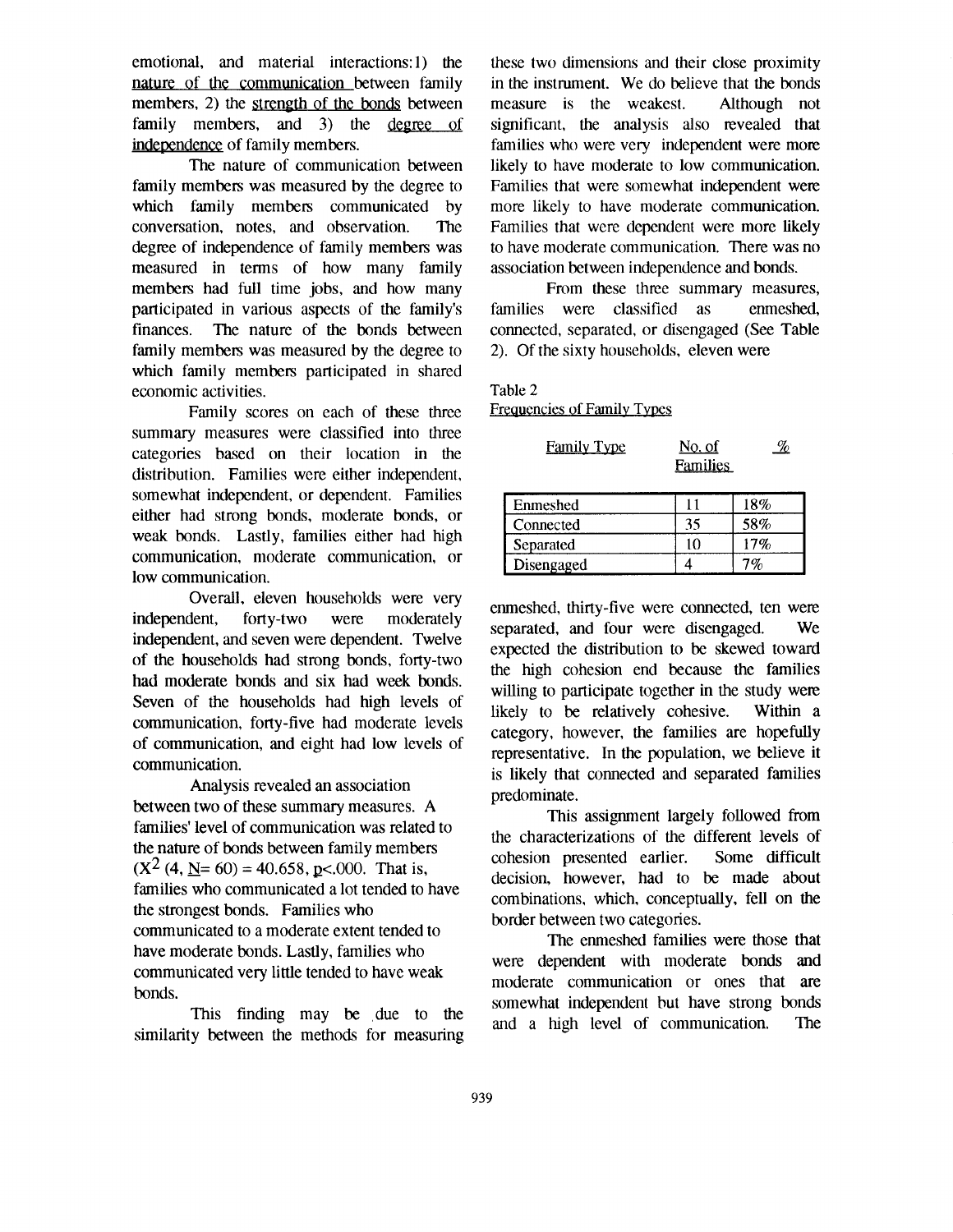connected families fell in one of four groups. They were somewhat independent with strong bonds and moderate communication, somewhat independent with moderate bonds and high communication, somewhat independent with moderate on the other two dimensions, or independent with strong bonds and high communications. Families that were somewhat independent and had moderate bonds and weak communication, weak bonds and moderate communication, or weak bonds and low communication were classified as separated. So were families that were independent and had either strong bonds and moderate communication. Disengaged families were independent with either moderate bonds and low communication or weak bonds and low communication.

#### **Results**

The analyses presented below was restricted to bivariate relationships given the relatively small number of families. Thus, the effects of each of the independent variables cannot be isolated, and this confounding must be kept in mind when interpreting the findings.

## **Association Between Family Characteristics**

In considering the associations between family characteristics and cohesion, a problem arises from the fact that the different characteristics are not independent of one another. For example, we found several significant associations in our data. Family type and family age were related  $(p=.002)$ . Families without children tended to have an average adult age of less than 30, while those with children older than 17 were more likely to have spouses over 50. The average age of parents with children under 18 was likely to be between 30 and 50. Given these results, it is not surprising that family size was related to age  $(p=0.001)$ .

Family income was related to both the age and the size of the family. Income tended to increase with age (p=.02). Large families were the ones most likely to have high income  $(p=.02)$ .

# **Association Between Family Characteristics**  and Typology of Family Cohesion

Our results indicated that only family size was related to family cohesion (See Table 3). Families with 5 persons or more were most likely to be enmeshed families (67%) and, to some extent, connected families (33%). Families of three or four persons were most likely to be connected families (72%). Two person households fell in all categories, but a majority (52%) were connected families (See Table 4).

In several cases, family characteristics were related to the separate components of cohesion (See Table 3 and Table 4). Smaller, 2 person families tended to be somewhat independent (55%) or very independent (38%). Three to four person families were almost exclusively somewhat independent (96%), whereas larger families, tended to be dependent  $(67\%).$ 

Family income was related to communication Families with higher incomes (between \$30,000 and \$44,999 and greater than \$45,000) tended to have moderate to high communication. Families with incomes below \$30,000 were more likely to have moderate to low communication.

Though not significant, family type and age showed a tendency to be associated with a family's level of independence. Younger families were highly or somewhat independent families. Families between the ages of 30 and 50 tended to be somewhat independent, and in a few cases, dependent. Older families were more likely to be somewhat independent. Families who had no children, or their youngest child was older than 17, tended to have moderate to high communication. Families whose youngest child was between 13 and 17 years of age, tended to have moderate communication, whereas families with young children had the lowest communication.

### **Discussion**

We stated our belief that certain demographic and situational characteristics **may**